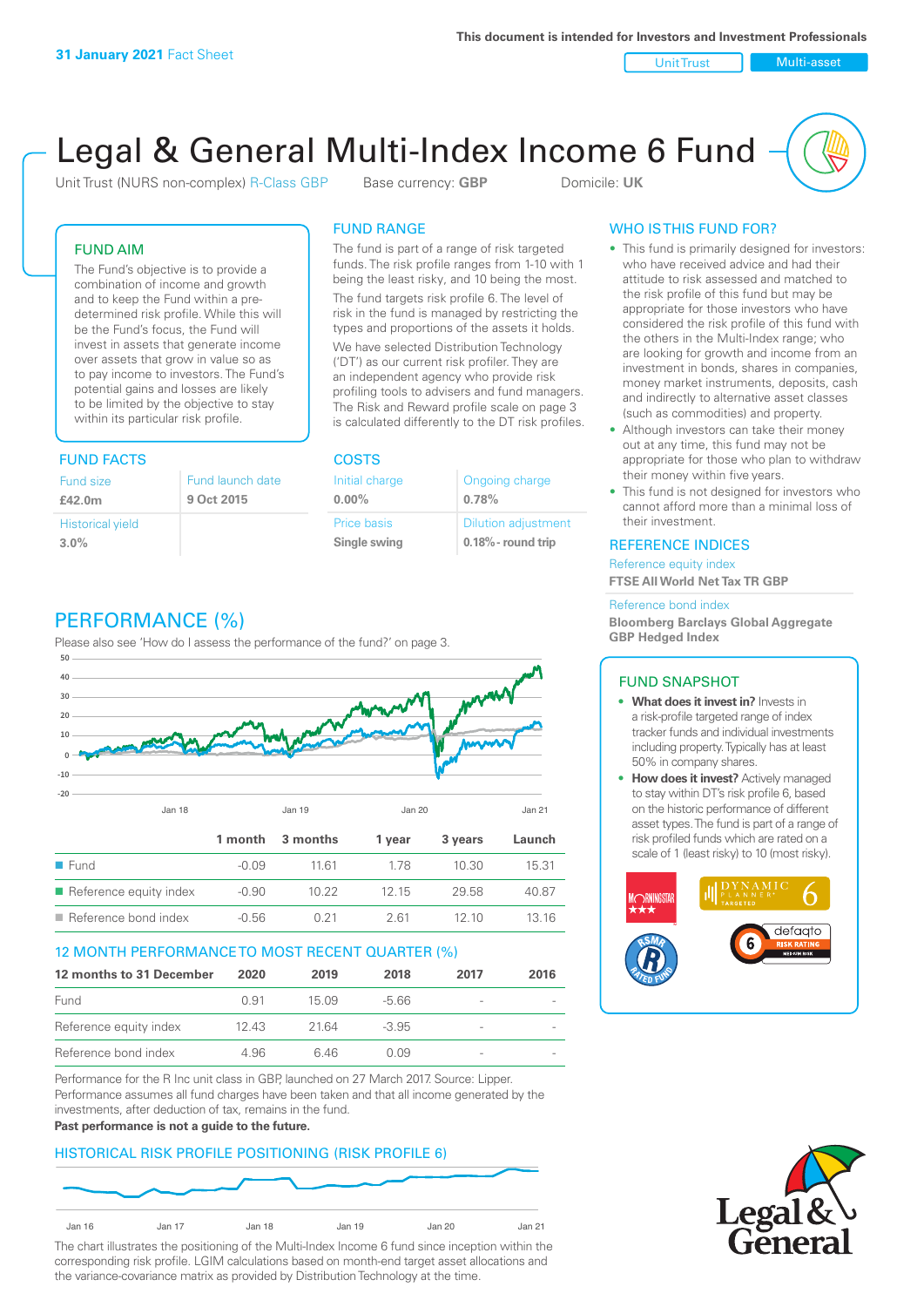# Legal & General Multi-Index Income 6 Fund

Unit Trust (NURS non-complex) R-Class GBP

# PORTFOLIO BREAKDOWN

All data source LGIM unless otherwise stated. Totals may not sum due to rounding.





# FUND MANAGERS

The fund managers have responsibility for managing the multi-index fund range. They are part of the Multi-Asset Funds (MAF) team in LGIM. This team focuses on designing and managing multi-asset funds that are tailored to match the specific objectives of various client types. The team sits within a wider Asset Allocation team which combines both depth of experience with a broad range of expertise from different fields, including fund management, investment consulting and risk management roles.

# TOP 10 HOLDINGS (%)

| L&G UK Index Trust                                               | 13.5 |
|------------------------------------------------------------------|------|
| iShares UK Equity UCITS ETF                                      | 9.5  |
| <b>L&amp;G US Index Trust</b>                                    | 7.5  |
| L&G High Income Trust                                            | 6.5  |
| L&G Emerging Markets Government Bond (US\$) Index Fund           | 6.0  |
| L&G Global Emerging Markets Index Fund                           | 6.0  |
| L&G European Index Trust                                         | 5.8  |
| <b>L&amp;G Pacific Index Trust</b>                               | 5.5  |
| L&G Emerging Markets Government Bond (Local Currency) Index Fund | 5.0  |
| L&G UK Mid Cap Index Fund                                        | 4.5  |